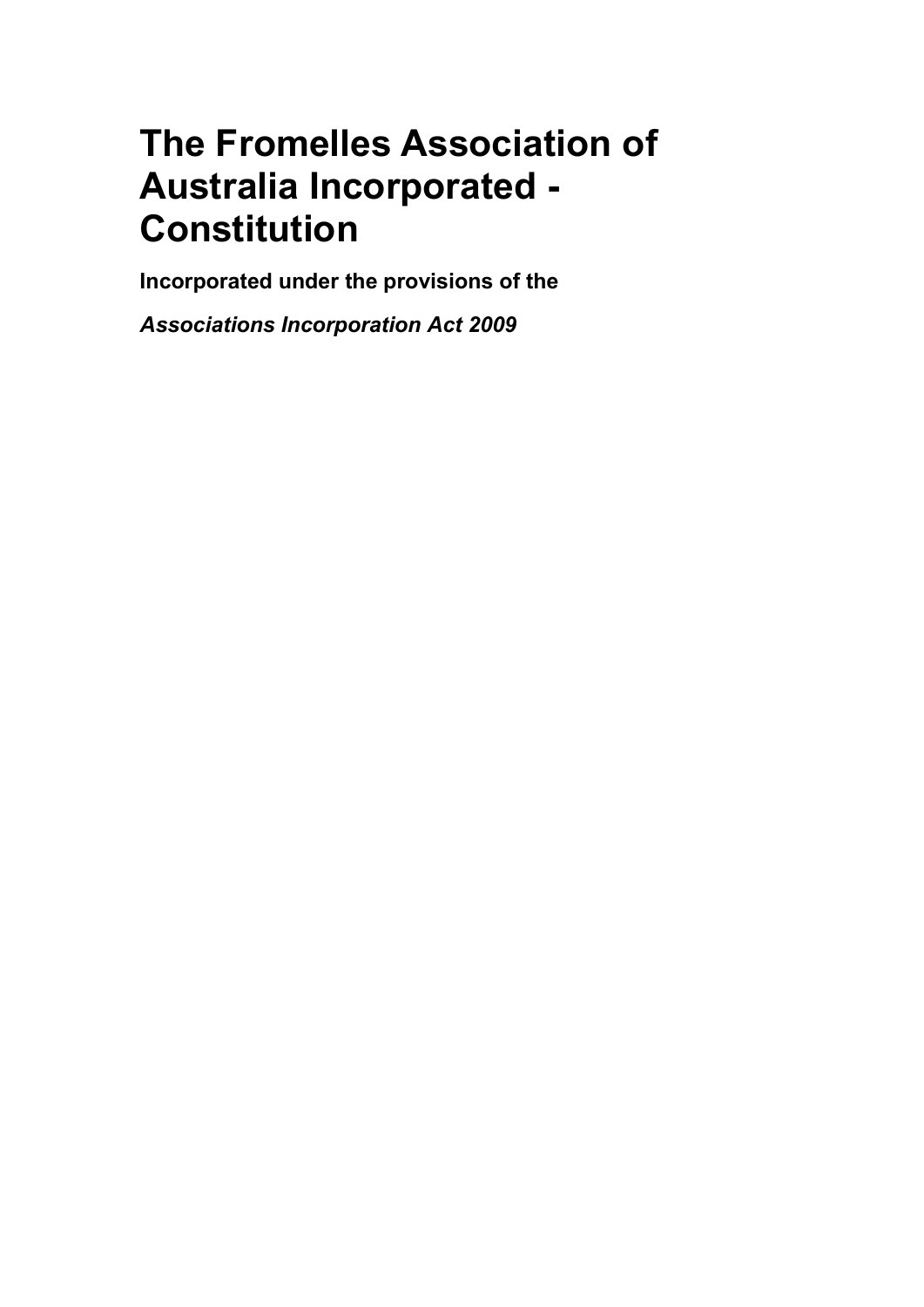# **Contents**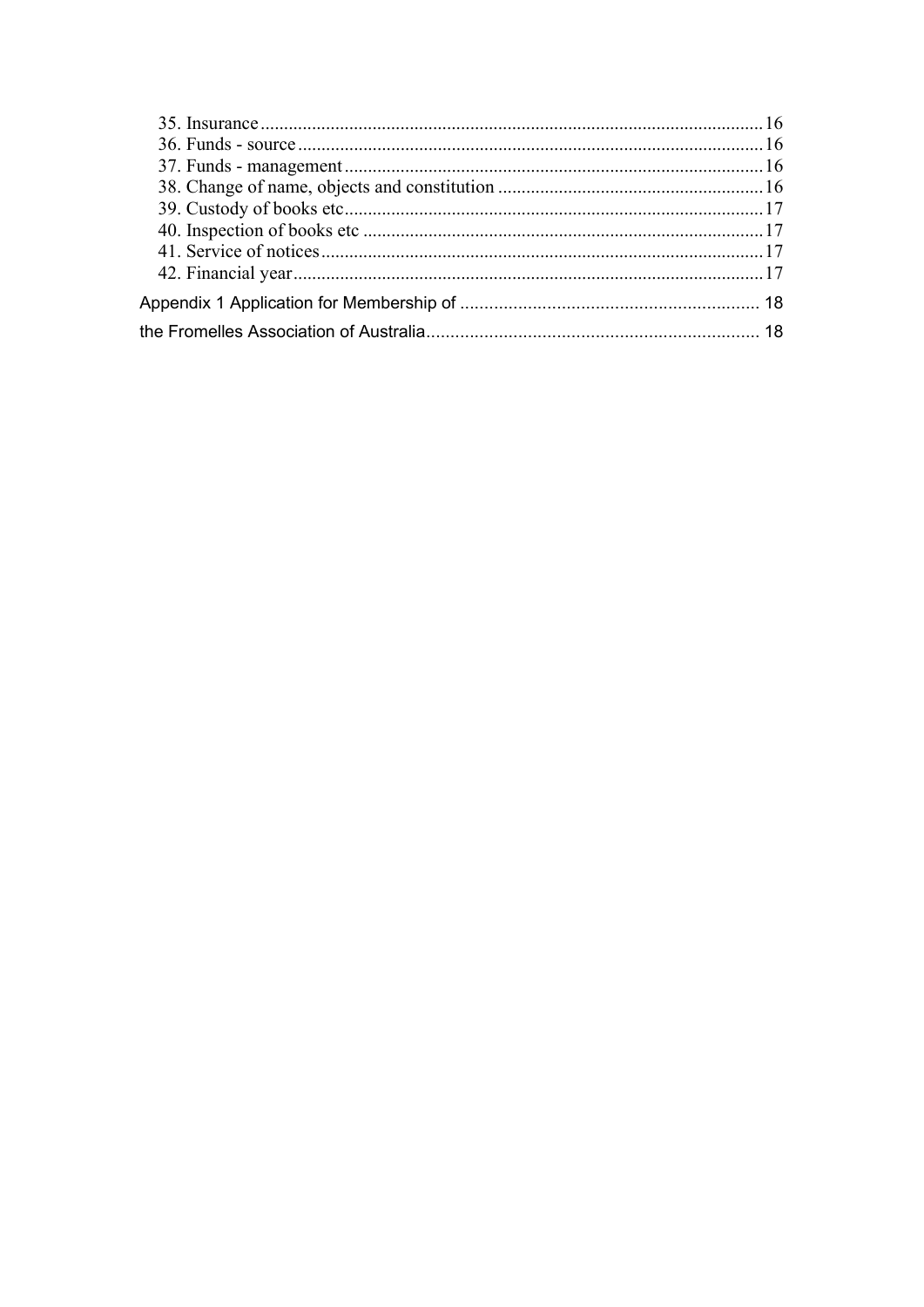# Objects of the Fromelles Association of Australia

The Fromelles Association of Australia has incorporated in order:

- To champion the Sacrifice of the Soldiers who served at Fromelles, and their families.
- To promote, encourage, and document research designed to identify the missing soldiers of the Battle of Fromelles.
- To forge strong relationships with organisations and people interested in the Battle of Fromelles, especially families of soldiers, the Australian Army, and the citizens of Fromelles.

# Part 1 - Preliminary

# 1. Definitions

(1) In this constitution:

**Director-General** means the Director-General of the Department of Services, Technology and Administration.

**Entrance fee** means the fee struck for membership of the Association from time to time.

**Family membership fee** means the fee struck for membership of the Association for a family, being two or more persons, of which one is a person who fits the description of a member in Clause 2 below.

**President** refers to the senior member of the Executive Committee referred to in Clause 14, and the person ordinarily responsible for the conduct of meetings of the Association.

**Public Officer** is the person appointed to complete the returns necessary to comply with the Associations Incorporation Act, the Corporations Act, or any other similar legislation which the Association may be required to comply with, and to maintain the register of members in accordance with Clause 7.

**Ordinary committee member** means a member of the committee who is not an office-bearer of the association.

Single Person membership fee means the fee struck for membership of the Association for a single person from time to time for a person who fits the description of a member in Clause 2 below.

#### Secretary means:

- (a) the person holding office under this constitution as secretary of the association, or
- (b) if no such person holds that office the public officer of the association.

**Special General Meeting** means a general meeting of the association other than an annual general meeting.

the Act means the Associations Incorporation Act 2009.

the Regulation means the Associations Incorporation Regulation 2010.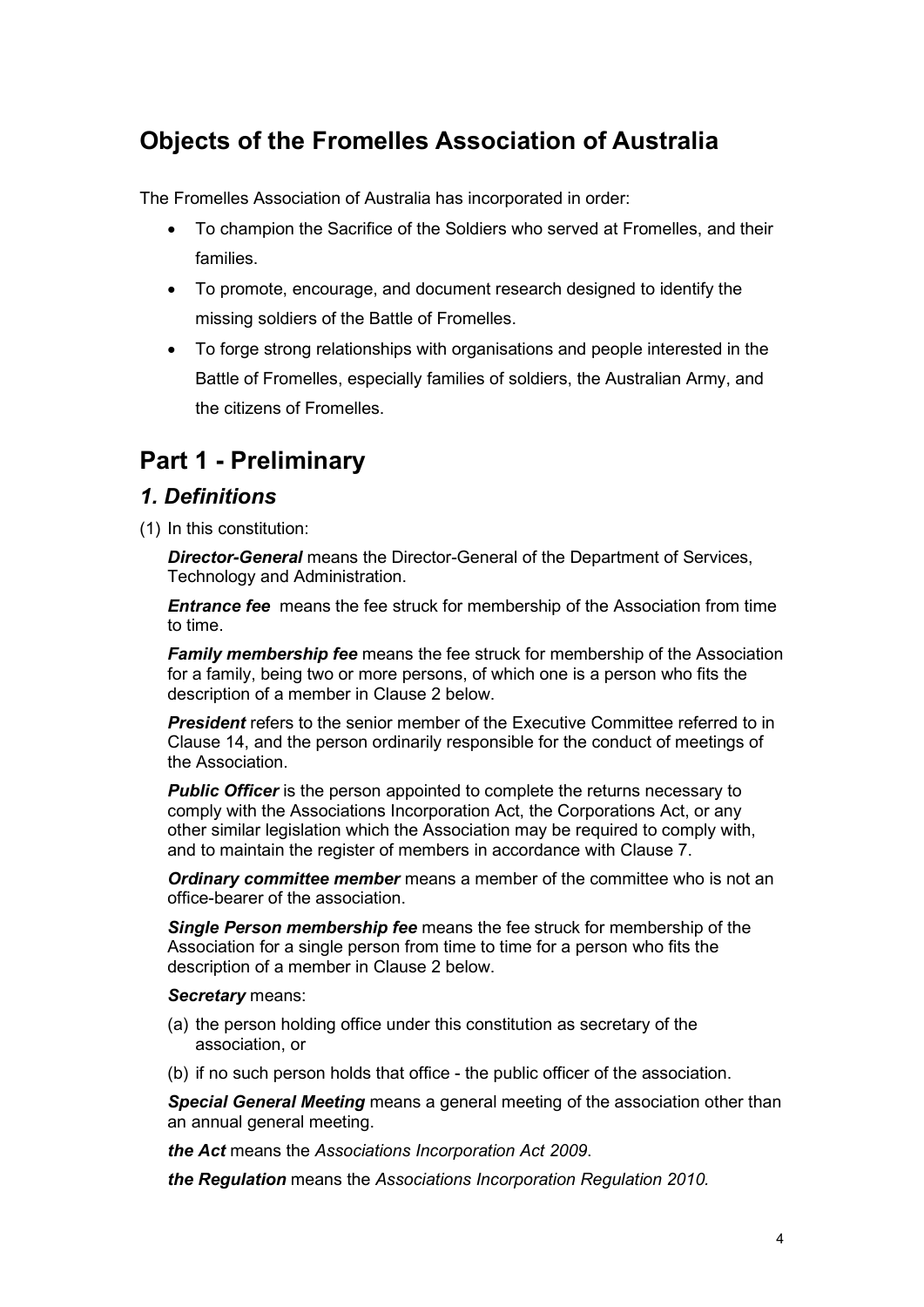**Treasurer** is the person elected to perform the duties described in Clause 17.

- (2) In this constitution:
	- (a) a reference to a function includes a reference to a power, authority and duty, and
	- (b) a reference to the exercise of a function includes, if the function is a duty, a reference to the performance of the duty.
- (3) The provisions of the Interpretation Act 1987 apply to and in respect of this constitution in the same manner as those provisions would so apply if this constitution were an instrument made under the Act.

# Part 2 - Membership

#### 2. Membership generally

- (1) A person is eligible to be a member of the association if:
	- (a) the person is a natural person, and
	- (b) the person applied for and been approved for membership of the association in accordance with clause 3.
- (2) A person is taken to be a member of the association if:
	- (a) the person is a natural person, and
	- (b) the person has an ancestor who served at Fromelles, France in World War I; or.
	- (c) the person has an interest in the battle of Fromelles fought in July 1916.

#### 3. Nomination for membership

- (1) An Application for Membership of the association:
	- (a) must be made by a member of the association in writing in the form set out in Appendix 1 to this constitution, and
	- (b) must be lodged with the secretary of the association.
- (2) The secretary must, on payment by the nominee of the amounts referred to in Clause 8, enter or cause to be entered the nominee's name in the register of members and, on the name being so entered, the nominee becomes a member of the association.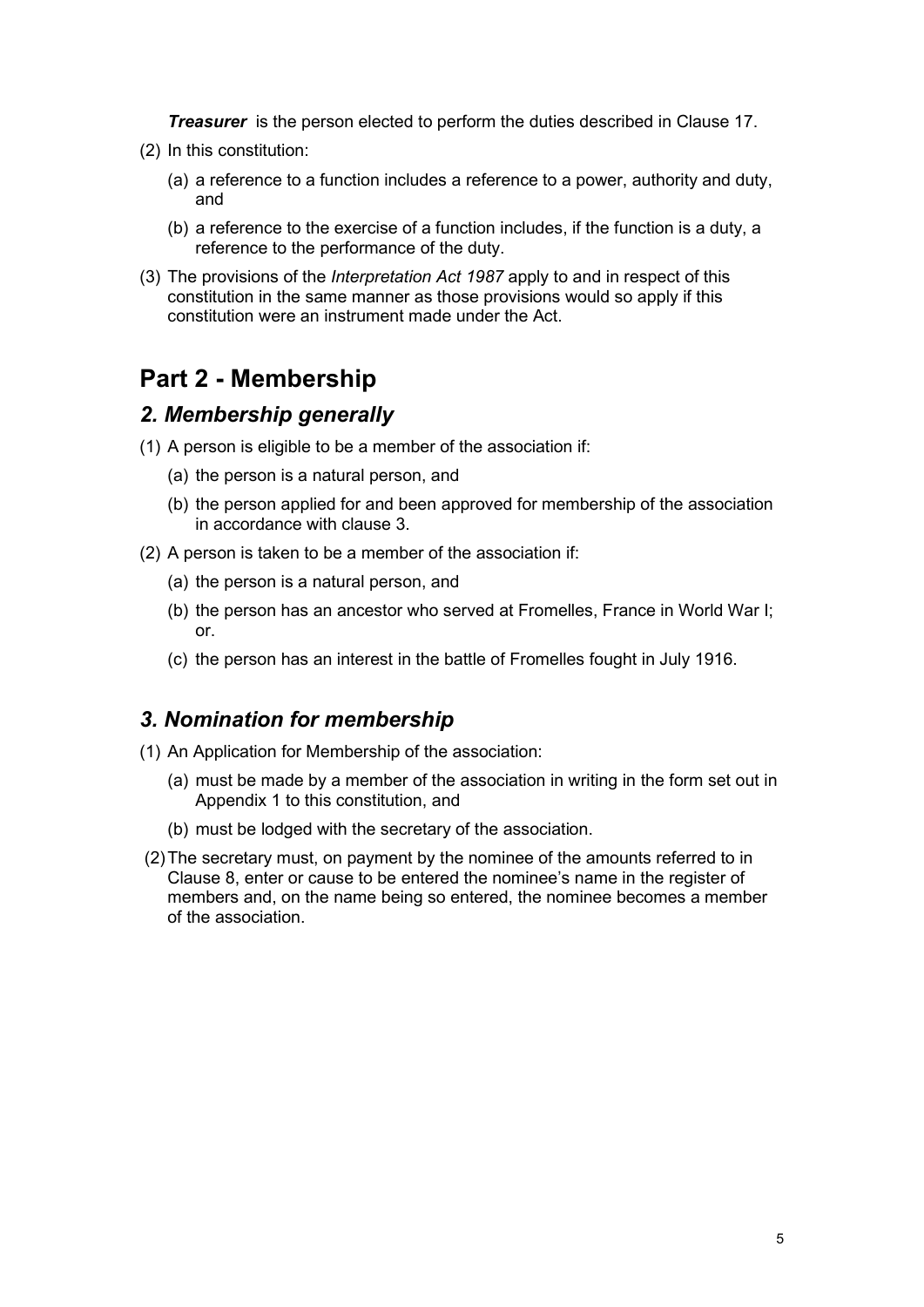# 4. Cessation of membership

A person ceases to be a member of the association if the person:

- (a) dies, or
- (b) resigns membership, or
- (c) is expelled from the association, or
- (d) fails to pay the annual membership fee under clause 8 (2) within 3 months after the fee is due.

#### 5. Membership entitlements not transferable

A right, privilege or obligation which a person has by reason of being a member of the association:

- (a) is not capable of being transferred or transmitted to another person, and
- (b) terminates on cessation of the person's membership.

### 6. Resignation of membership

- (1) A member of the association may resign from membership of the association by first giving to the secretary written notice of at least one month (or such other period as the committee may determine) of the member's intention to resign and, on the expiration of the period of notice, the member ceases to be a member.
- (2) If a member of the association ceases to be a member under subclause (1), and in every other case where a member ceases to hold membership, the secretary must make an appropriate entry in the register of members recording the date on which the member ceased to be a member.

# 7. Register of members

- (1) The public officer of the association must establish and maintain a register of members of the association specifying the name, the postal, electronic, or residential address of each person who is a member of the association together with the date on which the person became a member.
- (2) The register of members must be kept in New South Wales:
	- (a) at the main premises of the association, or
	- (b) if the association has no premises, at the association's official address.
- (3) If a member requests that any information contained on the register about the member (other than the member's name) not be available for inspection, that information must not be made available for inspection.

# 8. Fees and subscriptions

(1) A single member of the association must, on admission to membership, pay to the association a fee of \$5.00 or, if some other amount is determined by the committee, that other amount.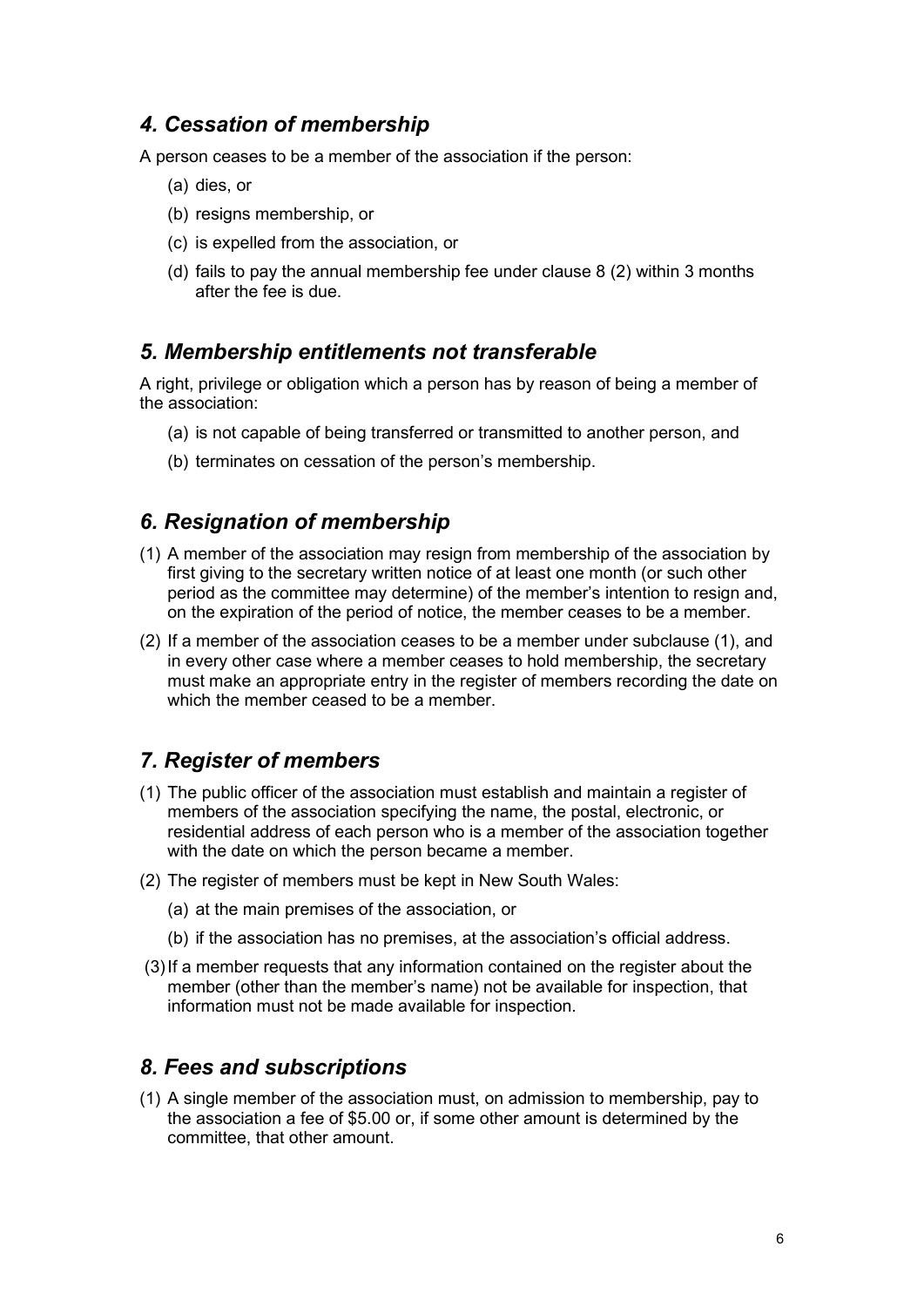- (2) In addition to any amount payable by the member under subclause (1), a single member of the association must pay to the association an annual membership fee of \$5.00 or, if some other amount is determined by the committee, that other amount:
	- (a) except as provided by paragraph (b), before 1 July in each calendar year, or
	- (b) if the single member becomes a single member on or after 1 July in any calendar year - on becoming a single membership and before 1 July in each succeeding calendar year.
- (3) A family membership of the association must, on admission to family membership, pay to the association a fee of \$10.00 or, if some other amount is determined by the committee, that other amount.
- (4) In addition to any amount payable for family membership under subclause (3), a family membership of the association must pay to the association an annual membership fee of \$10.00 or, if some other amount is determined by the committee, that other amount:
	- (a) except as provided by paragraph (b), before 1 July in each calendar year, or
	- (b) if the family membership becomes a family membership on or after 1 July in any calendar year - on becoming a family membership and before 1 July in each succeeding calendar year.

### 9. Members' liabilities

The liability of a member of the association to contribute towards the payment of the debts and liabilities of the association or the costs, charges and expenses of the winding up of the association is limited to the amount, if any, unpaid by the member in respect of membership of the association as required by clause 8.

# 10. Resolution of disputes

- (1) A dispute between a member and another member (in their capacity as members) of the association, or a dispute between a member or members and the association, are to be referred to a community justice centre for mediation under the Community Justice Centres Act 1983.
- (2) If a dispute is not resolved by mediation within 3 months of the referral to a community justice centre, the dispute is to be referred to arbitration.
- (3) The Commercial Arbitration Act 1984 applies to any such dispute referred to arbitration.

# 11. Disciplining of members

- (1) A complaint may be made to the committee by any person that a member of the association:
	- (a) has refused or neglected to comply with a provision or provisions of this constitution, or
	- (b) has wilfully acted in a manner prejudicial to the interests of the association.
- (2) The committee may refuse to deal with a complaint if it considers the complaint to be trivial or vexatious in nature.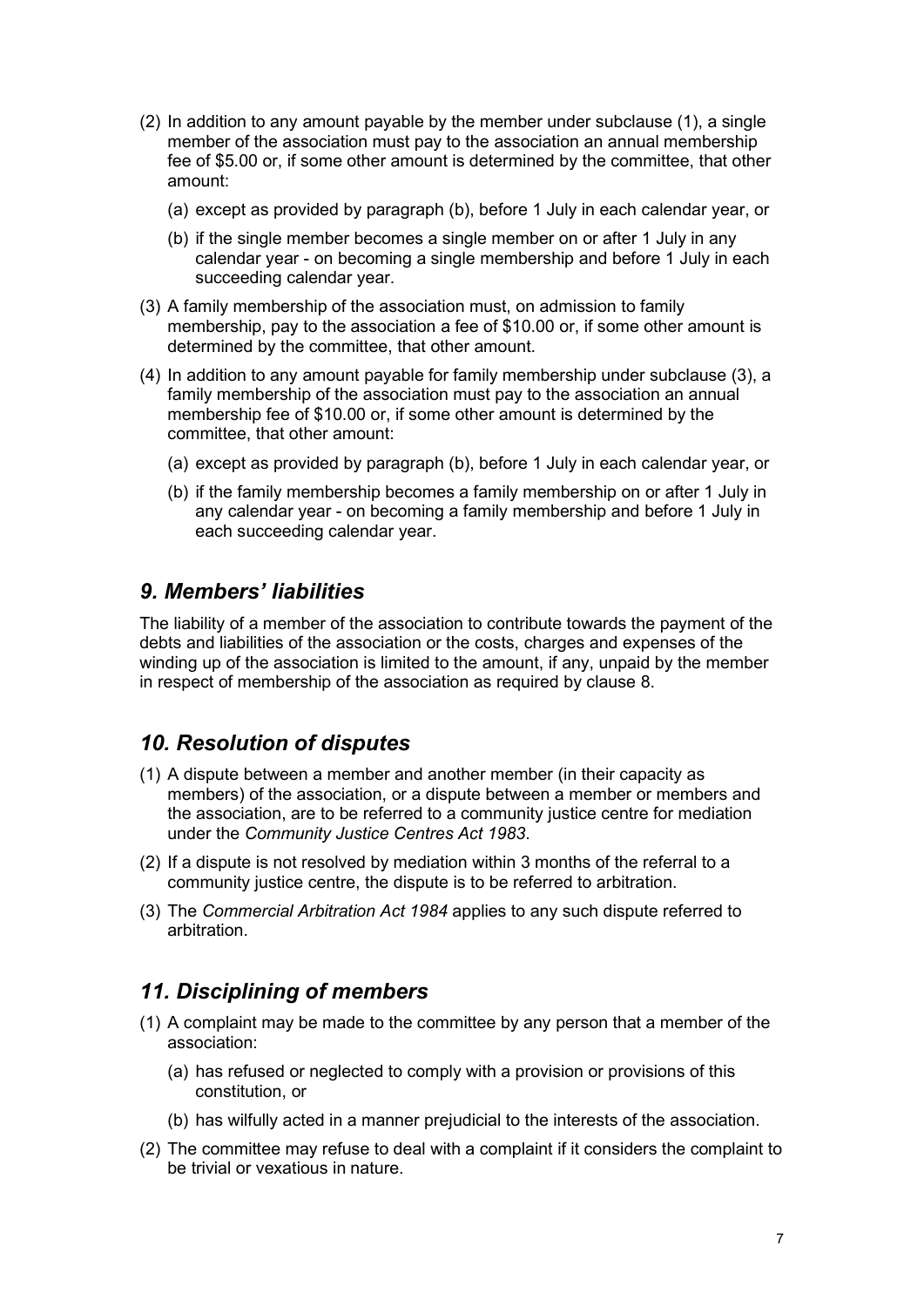- (3) If the committee decides to deal with the complaint, the committee:
	- (a) must cause notice of the complaint to be served on the member concerned, and
	- (b) must give the member at least 14 days from the time the notice is served within which to make submissions to the committee in connection with the complaint, and
	- (c) must take into consideration any submissions made by the member in connection with the complaint.
- (4) The committee may, by resolution, expel the member from the association or suspend the member from membership of the association if, after considering the complaint and any submissions made in connection with the complaint, it is satisfied that the facts alleged in the complaint have been proved and the expulsion or suspension is warranted in the circumstances.
- (5) If the committee expels or suspends a member, the secretary must, within 7 days after the action is taken, give written notice to the member of the action taken, of the reasons given by the committee for having taken that action and of the member's right of appeal under clause 12.
- (6) The expulsion or suspension does not take effect:
	- (a) until the expiration of the period within which the member is entitled to appeal against the resolution concerned, or
	- (b) if within that period the member exercises the right of appeal, unless and until the association confirms the resolution under clause 12, whichever is the later.

#### 12. Right of appeal of disciplined member

- (1) A member may appeal to the association in general meeting against a resolution of the committee under clause 11, within 7 days after notice of the resolution is served on the member, by lodging with the secretary a notice to that effect.
- (2) The notice may, but need not, be accompanied by a statement of the grounds on which the member intends to rely for the purposes of the appeal.
- (3) On receipt of a notice from a member under subclause (1), the secretary must notify the committee which is to convene a general meeting of the association to be held within 28 days after the date on which the secretary received the notice.
- (4) At a general meeting of the association convened under subclause (3):
	- (a) no business other than the question of the appeal is to be transacted, and
	- (b) the committee and the member must be given the opportunity to state their respective cases orally or in writing, or both, and
	- (c) the members present are to vote by secret ballot on the question of whether the resolution should be confirmed or revoked.
- (5) The appeal is to be determined by a simple majority of votes cast by members of the association.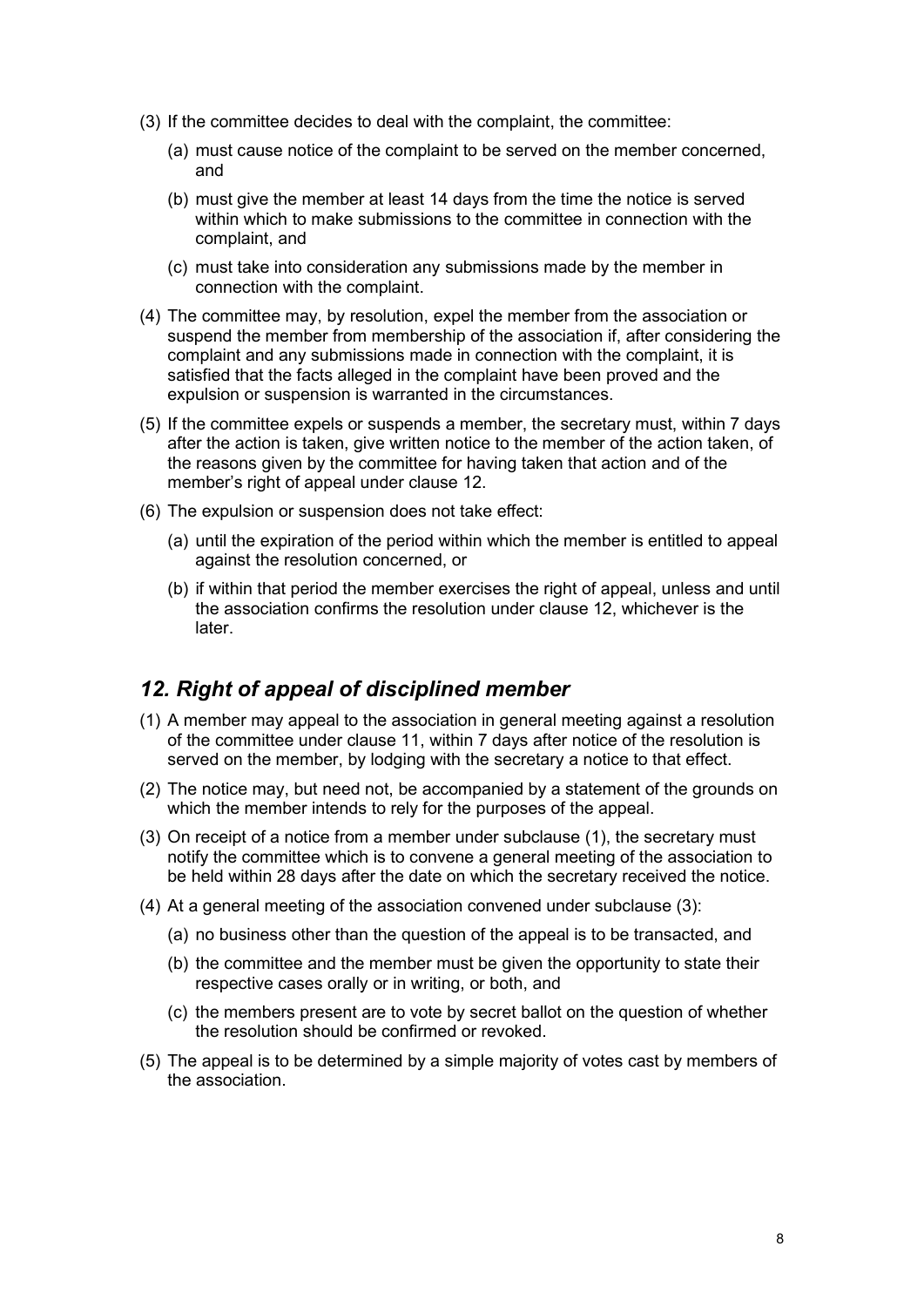# Part 3 - The committee

# 13. Powers of the committee

Subject to the Act, the Regulation and this constitution and to any resolution passed by the association in general meeting, the committee:

- (a) is to control and manage the affairs of the association, and
- (b) may exercise all such functions as may be exercised by the association, other than those functions that are required by this constitution to be exercised by a general meeting of members of the association, and
- (c) has power to perform all such acts and do all such things as appear to the committee to be necessary or desirable for the proper management of the affairs of the association.

# 14. Composition and membership of committee

- (1) The committee is to consist of:
	- (a) the office-bearers of the association, and
	- (b) at least 1 ordinary committee members, each of whom is to be elected at the annual general meeting of the association under clause 15.
- (2) The total maximum number of committee members is to be 4.
- (3) The office-bearers of the association are as follows:
	- (a) the president,
	- (b) the treasurer,
	- (c) the secretary, and
	- (d) one other.
- (4) A committee member may hold up to 2 offices.
- (5) Each member of the committee is, subject to this constitution, to hold office until the conclusion of the annual general meeting following the date of the member's election, but is eligible for re-election.

## 15. Election of committee members

- (1) Nominations of candidates for election as office-bearers of the association or as ordinary committee members:
	- (a) must be made in writing, signed by 2 members of the association and accompanied by the written consent of the candidate (which may be endorsed on the form of the nomination), and
	- (b) must be delivered to the secretary of the association at least 7 days before the date fixed for the holding of the annual general meeting at which the election is to take place.
- (2) If insufficient nominations are received to fill all vacancies on the committee, the candidates nominated are taken to be elected and further nominations are to be received at the annual general meeting.
- (3) If insufficient further nominations are received, any vacant positions remaining on the committee are taken to be casual vacancies.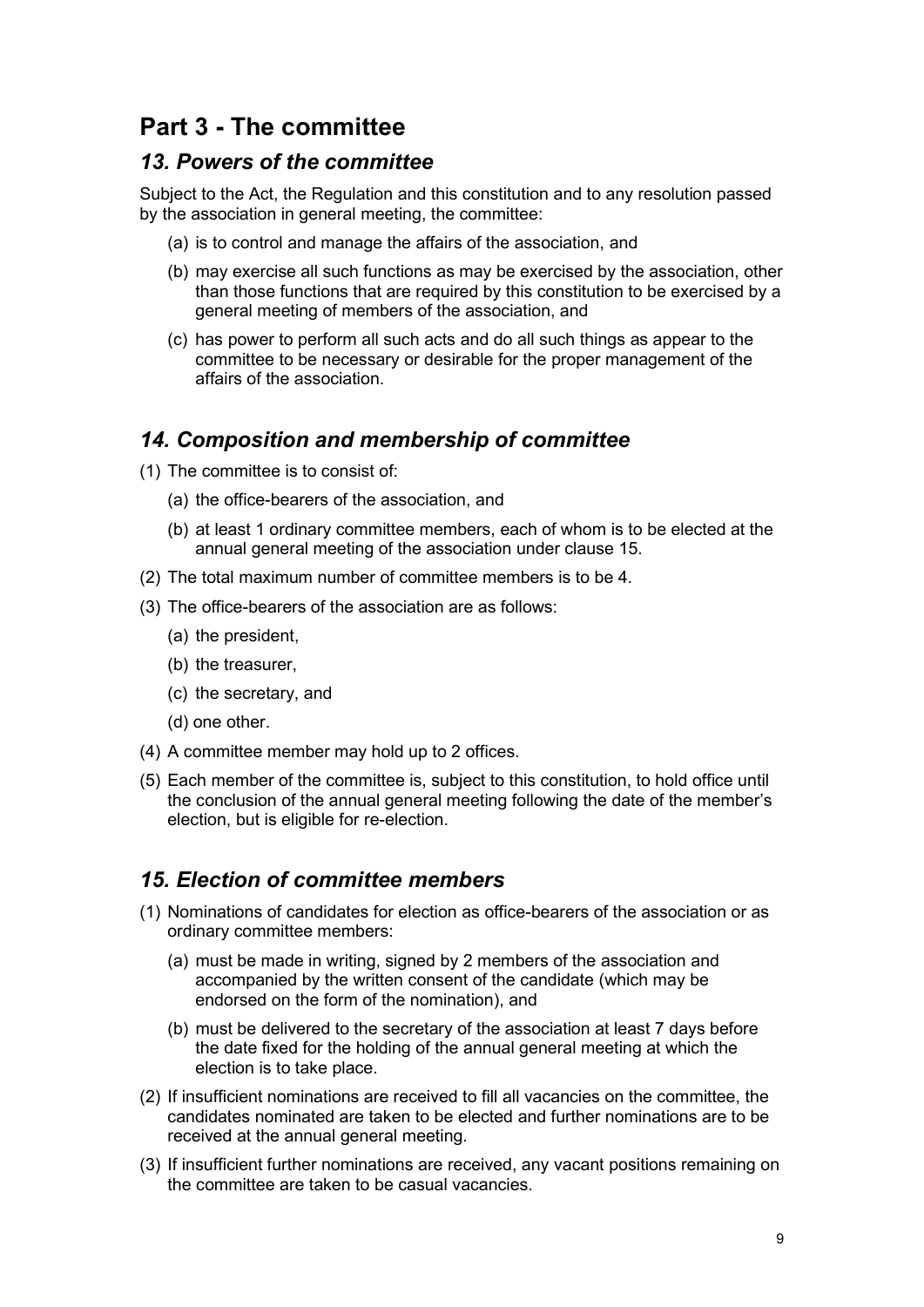- (4) If the number of nominations received is equal to the number of vacancies to be filled, the persons nominated are taken to be elected.
- (5) If the number of nominations received exceeds the number of vacancies to be filled, a ballot is to be held.
- (6) The ballot for the election of office-bearers and ordinary committee members of the committee is to be conducted at the annual general meeting in such usual and proper manner as the committee may direct.
- (7) A person nominated as a candidate for election as an office-bearer or as an ordinary committee member of the association must be a member of the association.

### 16. Secretary

- (1) The secretary of the association must, as soon as practicable after being appointed as secretary, lodge notice with the association of his or her address.
- (2) It is the duty of the secretary to keep minutes of:
	- (a) all appointments of office-bearers and members of the committee, and
	- (b) the names of members of the committee present at a committee meeting or a general meeting, and
	- (c) all proceedings at committee meetings and general meetings.
- (3) Minutes of proceedings at a meeting must be signed by the chairperson of the meeting or by the chairperson of the next succeeding meeting.

(4) The Secretary shall also perform the function of the Public Officer of the Association.

### 17. Treasurer

It is the duty of the treasurer of the association to ensure:

- (a) that all money due to the association is collected and received and that all payments authorised by the association are made, and
- (b) that correct books and accounts are kept showing the financial affairs of the association, including full details of all receipts and expenditure connected with the activities of the association.

#### 18.Casual vacancies

- (1) In the event of a casual vacancy occurring in the membership of the committee, the committee may appoint a member of the association to fill the vacancy and the member so appointed is to hold office, subject to this constitution, until the conclusion of the annual general meeting next following the date of the appointment.
- (2) A casual vacancy in the office of a member of the committee occurs if the member:
	- (a) dies, or
	- (b) ceases to be a member of the association, or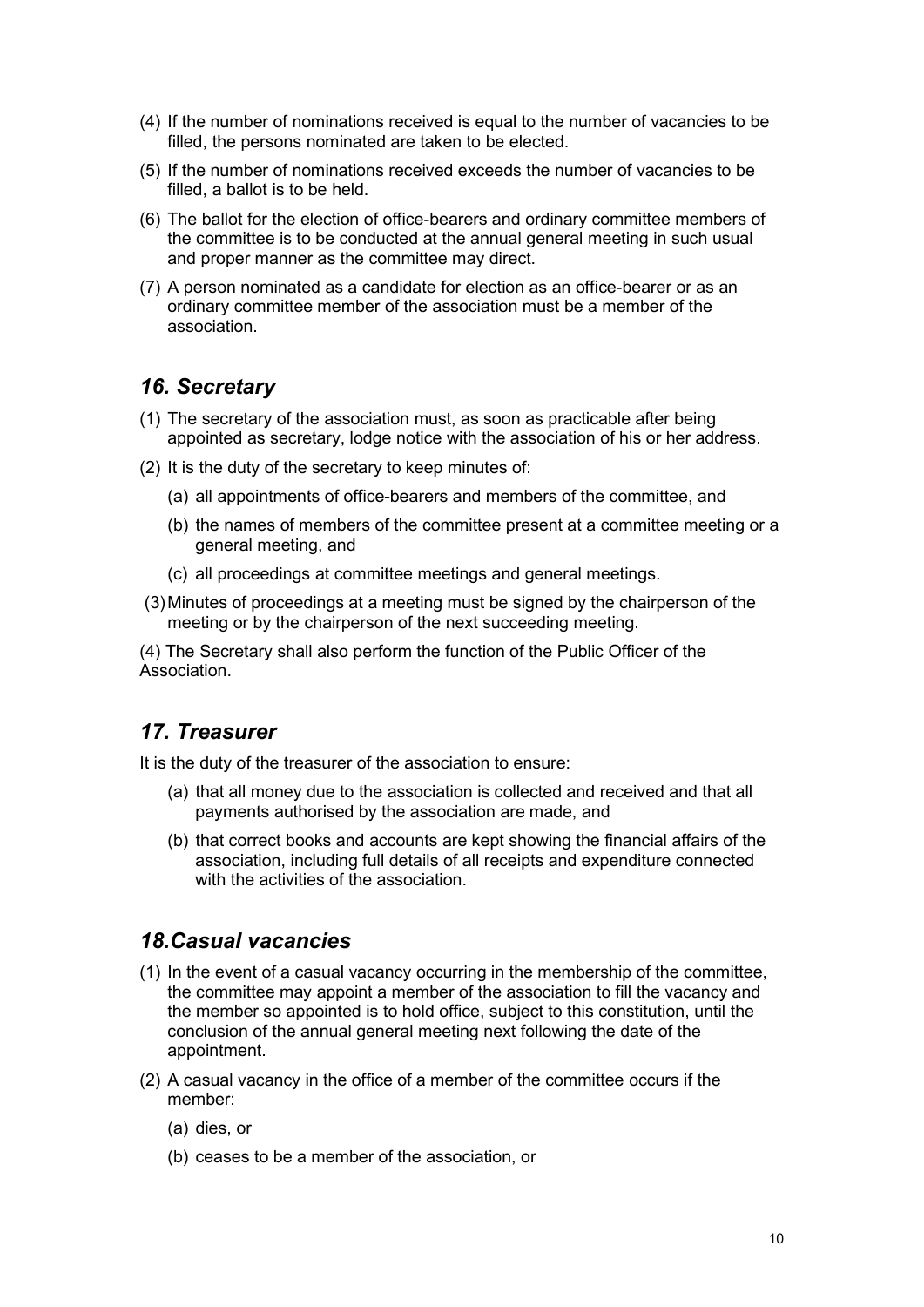- (c) becomes an insolvent under administration within the meaning of the Corporations Act 2001 of the Commonwealth, or
- (d) resigns office by notice in writing given to the secretary, or
- (e) is removed from office under clause 19, or
- (f) becomes a mentally incapacitated person, or
- (g) is absent without the consent of the committee from 3 consecutive meetings of the committee, or
- (h) is convicted of an offence involving fraud or dishonesty for which the maximum penalty on conviction is imprisonment for not less than 3 months, or
- (i) is prohibited from being a director of a company under Part 2D.6 (Disqualification from managing corporations) of the Corporations Act 2001 of the Commonwealth.

### 19. Removal of committee members

- (1) The association in general meeting may by resolution remove any member of the committee from the office of member before the expiration of the member's term of office and may by resolution appoint another person to hold office until the expiration of the term of office of the member so removed.
- (2) If a member of the committee to whom a proposed resolution referred to in subclause (1) relates makes representations in writing to the secretary or president (not exceeding a reasonable length) and requests that the representations be notified to the members of the association, the secretary or the president may send a copy of the representations to each member of the association or, if the representations are not so sent, the member is entitled to require that the representations be read out at the meeting at which the resolution is considered.

# 20. Committee meetings and quorum

- (1) The committee must meet at least 2 times in each period of 12 months at such place and time as the committee may determine.
- (2) Additional meetings of the committee may be convened by the president or by any member of the committee.
- (3) Oral or written notice of a meeting of the committee must be given by the secretary to each member of the committee at least 48 hours (or such other period as may be unanimously agreed on by the members of the committee) before the time appointed for the holding of the meeting.
- (4) Notice of a meeting given under subclause (3) must specify the general nature of the business to be transacted at the meeting and no business other than that business is to be transacted at the meeting, except business which the committee members present at the meeting unanimously agree to treat as urgent business.
- (5) Any 3 members of the committee constitute a quorum for the transaction of the business of a meeting of the committee.
- (6) No business is to be transacted by the committee unless a quorum is present and if, within half an hour of the time appointed for the meeting, a quorum is not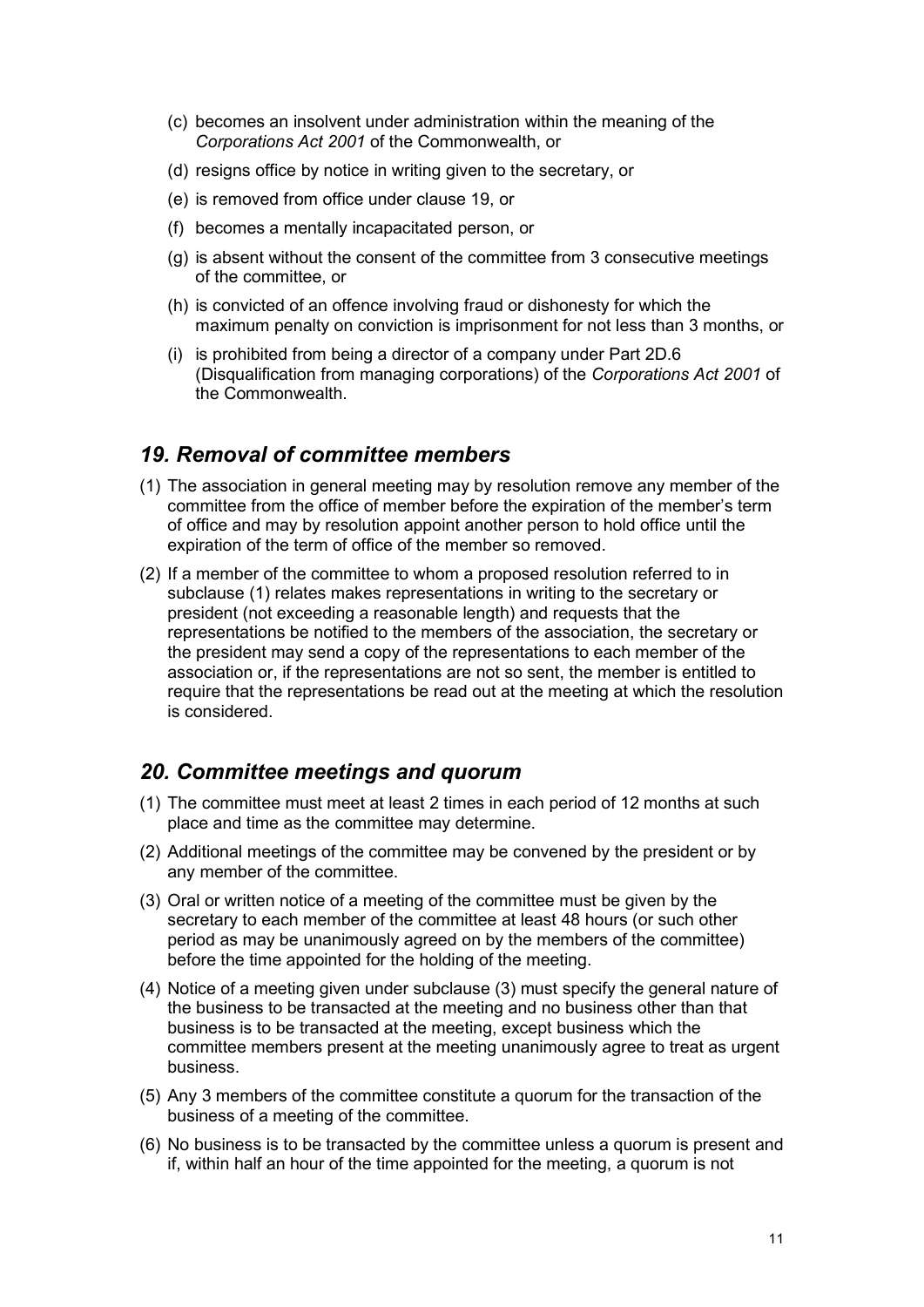present, the meeting is to stand adjourned to the same place and at the same hour of the same day in the following week.

- (7) If at the adjourned meeting a quorum is not present within half an hour of the time appointed for the meeting, the meeting is to be dissolved.
- (8) At a meeting of the committee:
	- (a) the president or, in the president's absence, the Secretary is to preside, or
	- (b) if the president and the Secretary are absent or unwilling to act, such one of the remaining members of the committee as may be chosen by the members present at the meeting is to preside.

#### 21. Delegation by committee to sub-committee

- (1) The committee may, by resolution, confirmed by written notice to such persons affected, delegate to one or more sub-committees (consisting of such member or members of the association as the committee thinks fit) the exercise of such of the functions of the committee as are specified in the instrument, other than:
	- (a) this power of delegation, and
	- (b) a function which is a duty imposed on the committee by the Act or by any other law.
- (2) A function the exercise of which has been delegated to a sub-committee under this clause may, while the delegation remains unrevoked, be exercised from time to time by the sub-committee in accordance with the terms of the delegation.
- (3) A delegation under this clause may be made subject to such conditions or limitations as to the exercise of any function, or as to time or circumstances, as may be specified in the instrument of delegation.
- (4) Despite any delegation under this clause, the committee may continue to exercise any function delegated.
- (5) Any act or thing done or suffered by a sub-committee acting in the exercise of a delegation under this clause has the same force and effect as it would have if it had been done or suffered by the committee.
- (6) The committee may, by resolution and subsequently by instrument in writing, revoke wholly or in part any delegation under this clause.
- (7) A sub-committee may meet and adjourn as it thinks proper.

#### 22. Voting and decisions

- (1) Questions arising at a meeting of the committee or of any sub-committee appointed by the committee are to be determined by a majority of the votes of members of the committee or sub-committee present at the meeting.
- (2) Each member present at a meeting of the committee or of any sub-committee appointed by the committee (including the person presiding at the meeting) is entitled to one vote but, in the event of an equality of votes on any question, the person presiding may exercise a second or casting vote.
- (3) Subject to clause 20 (5), the committee may act despite any vacancy on the committee.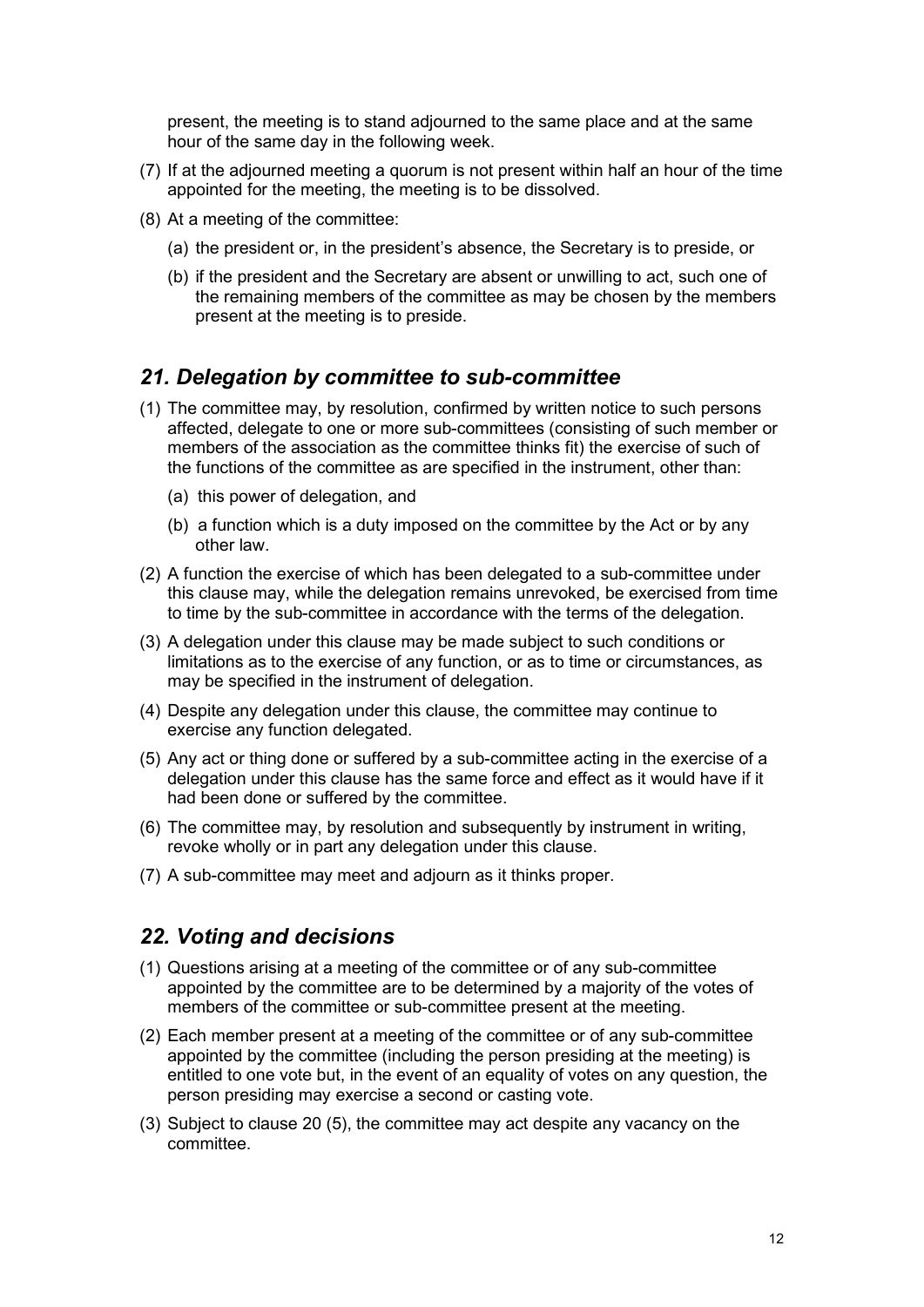(4) Any act or thing done or suffered, or purporting to have been done or suffered, by the committee or by a sub-committee appointed by the committee, is valid and effectual despite any defect that may afterwards be discovered in the appointment or qualification of any member of the committee or sub-committee.

# Part 4 - General meetings

# 23. Annual general meetings - holding of

- (1) The association must hold its first annual general meeting within 18 months after its registration under the Act.
- (2) The association must hold its annual general meetings:
	- (a) within 6 months after the close of the association's financial year, or
	- (b) within such later time as may be allowed by the Director-General or prescribed by the Regulation.

# 24. Annual general meetings - calling of and business at

- (1) The annual general meeting of the association is, subject to the Act and to clause 23, to be convened on such date and at such place and time as the committee thinks fit.
- (2) In addition to any other business which may be transacted at an annual general meeting, the business of an annual general meeting is to include the following:
	- (a) to confirm the minutes of the last preceding annual general meeting and of any special general meeting held since that meeting,
	- (b) to receive from the committee reports on the activities of the association during the last preceding financial year,
	- (c) to elect office-bearers of the association and ordinary committee members,
	- (d) to receive and consider any financial statement or report required to be submitted to members under the Act.
- (3) An annual general meeting must be specified as such in the notice convening it.

# 25. Special general meetings - calling of

- (1) The committee may, whenever it thinks fit, convene a special general meeting of the association.
- (2) The committee must, on the requisition in writing of at least 5 per cent of the total number of members, convene a special general meeting of the association.
- (3) A requisition of members for a special general meeting:
	- (a) must state the purpose or purposes of the meeting, and
	- (b) must be signed by the members making the requisition, and
	- (c) must be lodged with the secretary, and
	- (d) may consist of several documents in a similar form, each signed by one or more of the members making the requisition.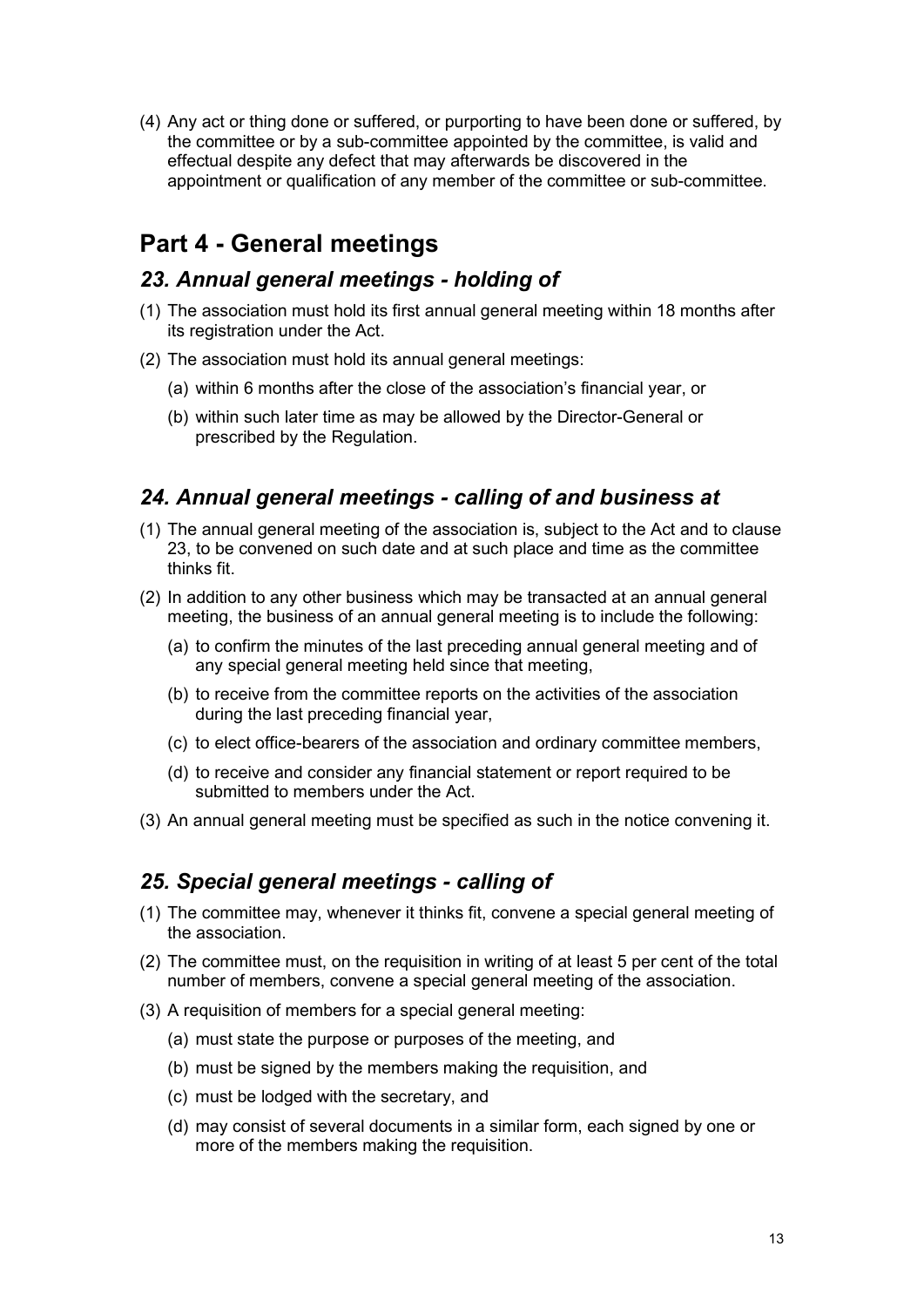- (4) If the committee fails to convene a special general meeting to be held within 1 month after that date on which a requisition of members for the meeting is lodged with the secretary, any one or more of the members who made the requisition may convene a special general meeting to be held not later than 3 months after that date.
- (5) A special general meeting convened by a member or members as referred to in subclause (4) must be convened as nearly as is practicable in the same manner as general meetings are convened by the committee.

# 26. Notice

- (1) Except if the nature of the business proposed to be dealt with at a general meeting requires a special resolution of the association, the secretary must, at least 14 days before the date fixed for the holding of the general meeting, give a notice to each member specifying the place, date and time of the meeting and the nature of the business proposed to be transacted at the meeting.
- (2) If the nature of the business proposed to be dealt with at a general meeting requires a special resolution of the association, the secretary must, at least 21 days before the date fixed for the holding of the general meeting, cause notice to be given to each member specifying, in addition to the matter required under subclause (1), the intention to propose the resolution as a special resolution.
- (3) No business other than that specified in the notice convening a general meeting is to be transacted at the meeting except, in the case of an annual general meeting, business which may be transacted under clause 24 (2).
- (4) A member desiring to bring any business before a general meeting may give notice in writing of that business to the secretary who must include that business in the next notice calling a general meeting given after receipt of the notice from the member.

# 27. Quorum for general meetings

- (1) No item of business is to be transacted at a general meeting unless a quorum of members entitled under this constitution to vote is present during the time the meeting is considering that item.
- (2) Three members present (being members entitled under this constitution to vote at a general meeting) constitute a quorum for the transaction of the business of a general meeting.
- (3) If within half an hour after the appointed time for the commencement of a general meeting a quorum is not present, the meeting:
	- (a) if convened on the requisition of members, is to be dissolved, and
	- (b) in any other case, is to stand adjourned to the same day in the following week at the same time and (unless another place is specified at the time of the adjournment by the person presiding at the meeting or communicated by written notice to members given before the day to which the meeting is adjourned) at the same place.
- (4) If at the adjourned meeting a quorum is not present within half an hour after the time appointed for the commencement of the meeting, the members present (being at least 3) are to constitute a quorum.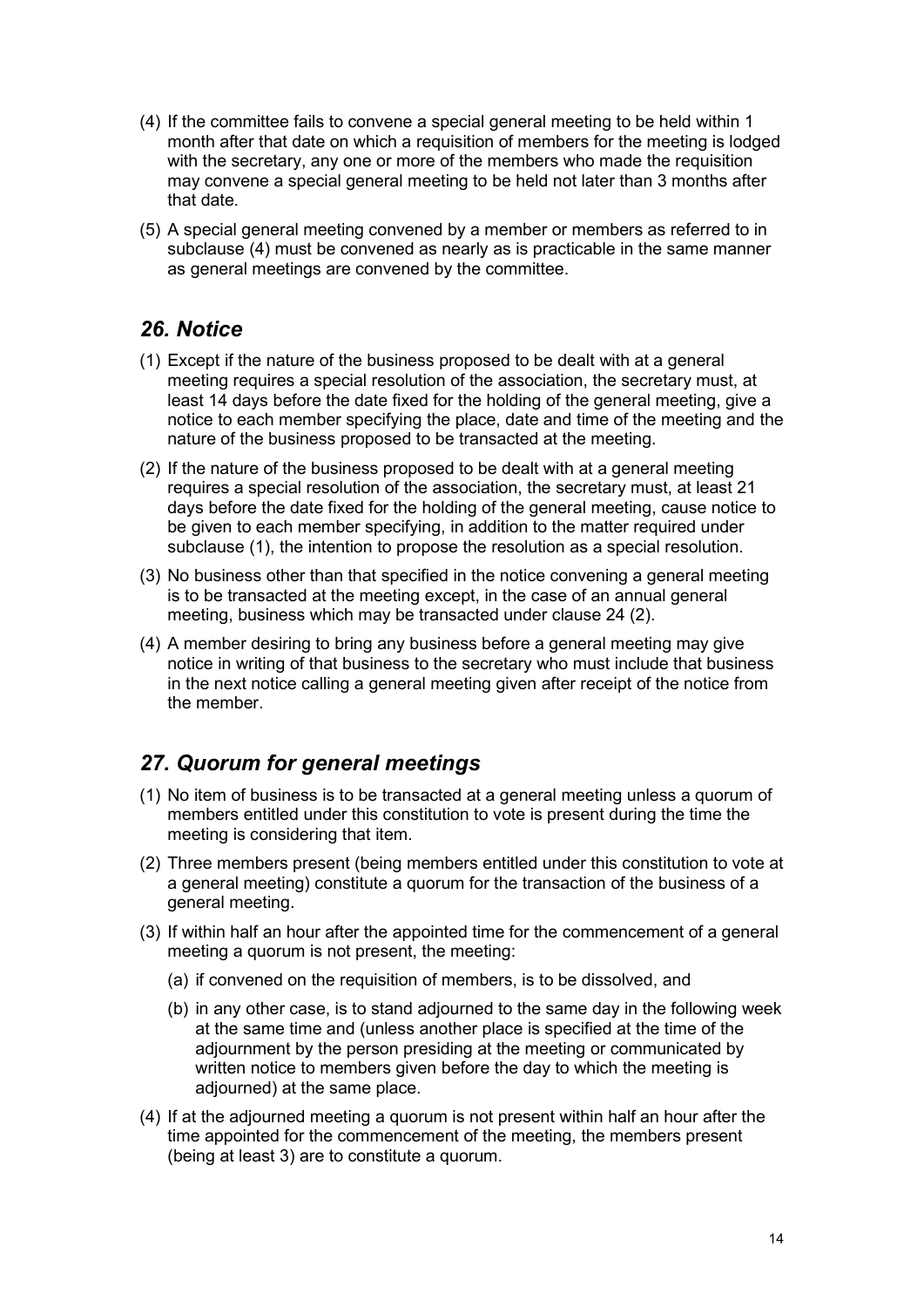## 28. Presiding member

- (1) The president or, in the president's absence, the secretary, is to preside as chairperson at each general meeting of the association.
- (2) If the president and the secretary are absent or unwilling to act, the members present must elect one of their number to preside as chairperson at the meeting.

# 29. Adjournment

- (1) The chairperson of a general meeting at which a quorum is present may, with the consent of the majority of members present at the meeting, adjourn the meeting from time to time and place to place, but no business is to be transacted at an adjourned meeting other than the business left unfinished at the meeting at which the adjournment took place.
- (2) If a general meeting is adjourned for 14 days or more, the secretary must give written or oral notice of the adjourned meeting to each member of the association stating the place, date and time of the meeting and the nature of the business to be transacted at the meeting.
- (3) Except as provided in subclauses (1) and (2), notice of an adjournment of a general meeting or of the business to be transacted at an adjourned meeting is not required to be given.

# 30. Making of decisions

- (1) A question arising at a general meeting of the association is to be determined by either:
	- (a) a show of hands, or
	- (b) if on the motion of the chairperson or if 3 or more members present at the meeting decide that the question should be determined by a written ballot—a written ballot.
- (2) If the question is to be determined by a show of hands, a declaration by the chairperson that a resolution has, on a show of hands, been carried or carried unanimously or carried by a particular majority or lost, or an entry to that effect in the minute book of the association, is evidence of the fact without proof of the number or proportion of the votes recorded in favour of or against that resolution.
- (3) If the question is to be determined by a written ballot, the ballot is to be conducted in accordance with the directions of the chairperson.

# 31. Special resolutions

A special resolution may only be passed by the association in accordance with section 39 of the Act.

# 32. Voting

(1) On any question arising at a general meeting of the association a member has one vote only.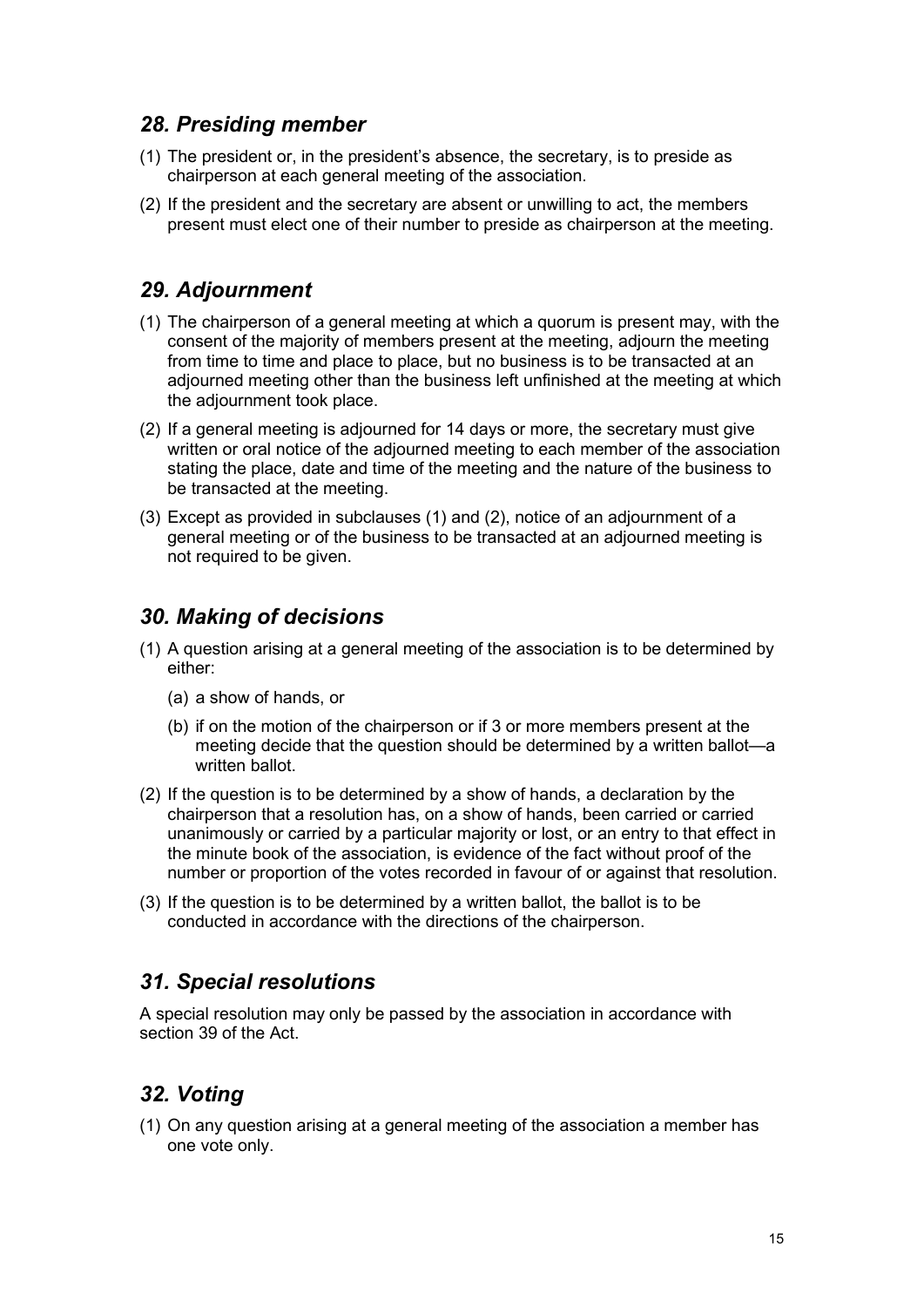- (2) In the case of an equality of votes on a question at a general meeting, the chairperson of the meeting is entitled to exercise a second or casting vote.
- (3) A member is not entitled to vote at any general meeting of the association unless all money due and payable by the member to the association has been paid.
- (4) A member is not entitled to vote at any general meeting of the association if the member is under 18 years of age.

# 33. Proxy votes not permitted

Proxy voting must not be undertaken at or in respect of a general meeting.

# 34. Postal (and e-mail) ballots

- (1) The association may hold a postal ballot to determine any issue or proposal (other than an appeal under clause 12).
- (2) A ballot may also be lodged by means of e-mail.
- (2) A postal ballot is to be conducted in accordance with Schedule 3 to the Regulation.

# Part 5 - Miscellaneous

#### 35. Insurance

The association may effect and maintain insurance.

#### 36. Funds - source

- (1) The funds of the association are to be derived from entrance fees and annual subscriptions of members, donations and, subject to any resolution passed by the association in general meeting, such other sources as the committee determines.
- (2) All money received by the association must be deposited as soon as practicable and without deduction to the credit of the association's bank or other authorised deposit-taking institution account.

#### 37. Funds - management

(1) Subject to any resolution passed by the association in general meeting, the funds of the association are to be used in pursuance of the objects of the association in such manner as the committee determines.

# 38. Change of name, objects and constitution

An application to the Director-General for registration of a change in the association's name, objects or constitution in accordance with section 10 of the Act is to be made by the public officer or a committee member.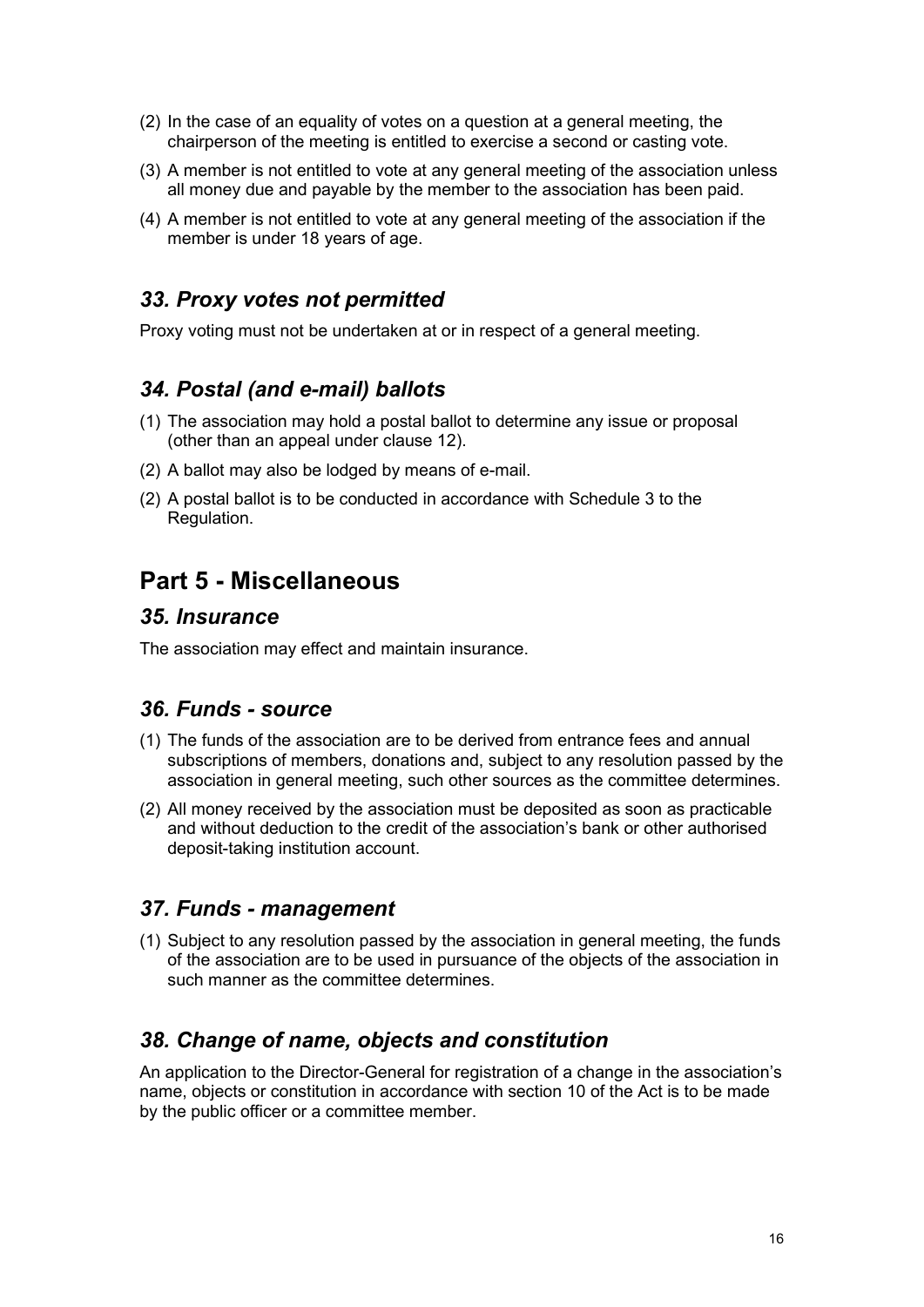# 39. Custody of books etc

Except as otherwise provided by this constitution, the public officer must keep in his or her custody or under his or her control all records, books and other documents relating to the association, unless the documents are more appropriately retained by another committee member e.g. the Treasurer.

### 40. Inspection of books etc

- (1) The following documents must be open to inspection, free of charge, by a member of the association at any reasonable hour on prior request:
	- (a) records, books and other financial documents of the association,
	- (b) this constitution,
	- (c) minutes of all committee meetings and general meetings of the association.

### 41. Service of notices

- (1) For the purpose of this constitution, a notice may be served on or given to a person:
	- (a) by delivering it to the person personally, or
	- (b) by sending it by pre-paid post to the address of the person, or
	- (c) by sending it by facsimile transmission or some other form of electronic transmission to an address specified by the person for giving or serving the notice.
- (2) For the purpose of this constitution, a notice is taken, unless the contrary is proved, to have been given or served:
	- (a) in the case of a notice given or served personally, on the date on which it is received by the addressee, and
	- (b) in the case of a notice sent by pre-paid post, on the date when it would have been delivered in the ordinary course of post, and
	- (c) in the case of a notice sent by facsimile transmission or some other form of electronic transmission, on the date it was sent or, if the machine from which the transmission was sent produces a report indicating that the notice was sent on a later date, on that date.

# 42. Financial year

The financial year of the association is:

- (a) the period of time commencing on the date of incorporation of the association and ending on the following 30 June, and
- (b) each period of 12 months after the expiration of the previous financial year of the association, commencing on 1 July and ending on the following 30 June.

Note: Schedule 1 of the Act provides that an association's constitution is to address the association's financial year.